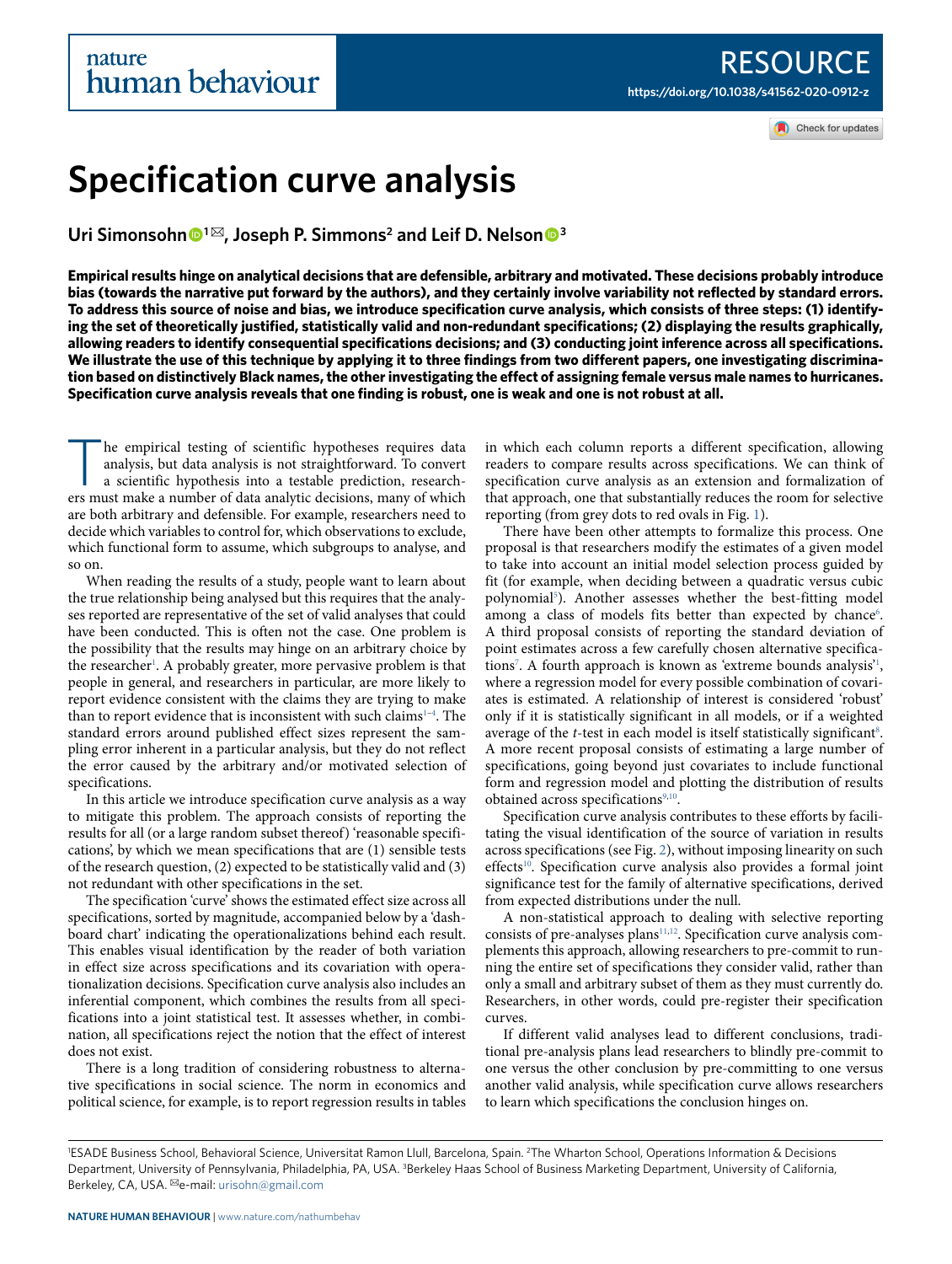## RESOURCE **NATURE HUMAN BEHAVIOUR**



<span id="page-1-0"></span>**Fig. 1 | Sets of possible specifications as perceived by researchers. a**, The set of specifications reported in an article are a small subset of those the researcher would consider valid to report. **b**, Different researchers may have similar views on the set of valid specifications but report quite different subsets of them. **c**, Different researchers may also disagree on the set of specifications they consider valid.

## **an intuitive presentation of the problem we want to solve**

To analyse data, we need to make decisions about specifications. Some of these decisions are guided by theory or beliefs about the phenomenon of interest. Other decisions are guided instead by convenience, happenstance, the desire to report stronger-looking results, or nothing at all. Specification curve analysis is concerned with minimizing the impact of specification decisions that are based on neither theory nor beliefs.

Some researchers object to blindly running alternative specifications that may make little sense for theoretical or statistical reasons just for the sake of 'robustness'. We are among those researchers. We believe one should test specifications that vary in as many of the potentially ad hoc assumptions as possible without testing any specifications that are not theoretically grounded. If a specification does not make sense theoretically or statistically, or if it is unambiguously inferior to alternative specifications, it does not belong in a robustness test in general, nor in a specification curve in particular.

For example, a researcher interested in the causal effect of raising children on adult happiness should control for the marital status of the adults. Because married adults are more likely to have children than unmarried ones, the estimates of the happiness effect of raising children will (partially) include the separable effect on happiness of having a spouse<sup>[13](#page-6-10)</sup>. Thus, reporting results with and without controlling for marital status may be interesting and informative, but it does not constitute an exercise in robustness because both sets of results do not provide two a priori equally valid answers to the same research question. Only specifications that include a control for marital status represent valid tests of this hypothesis.

Nevertheless, many analytic decisions are arbitrary and no more or less defensible than any others. For instance, in an event study, we should expect robustness tests on the definition of the length of the before and after periods<sup>[14](#page-6-11)</sup>. In a study on the effect of income on well-being we should expect robustness tests on different measures of well-being—say, happiness and life satisfaction<sup>[15](#page-6-12)</sup>. In a study on labour participation we should expect robustness tests on what is used as the full-time equivalence of someone working part-time $^{16}$  $^{16}$  $^{16}$ .

Figure [1](#page-1-0) helps to illustrate what it means, and what it does not mean, to report the results of a representative set of reasonable specifications. Figure [1a](#page-1-0) depicts the menu of specifications as seen from the eyes of a given researcher. There is a large, possibly infinite, set of specifications that could be run. The researcher considers only a subset of these to be valid (the blue oval), some of which are redundant with one another (for example, log transforming  $x$ using  $\log(x+1)$  or using  $\log(x+1.1)$ ). The set of reasonable specifications (the red oval) includes only the non-redundant alternatives (for example, either  $log(x+1)$  or  $log(x+1.1)$ , but not both).

Because competent researchers often disagree about whether a specification is an appropriate test of the hypothesis of interest and/ or statistically valid for the data at hand (that is, because different researchers draw different ovals), specification curve analysis will not end debates about what specifications should be run: specification curve analysis will instead facilitate those debates.

Even if two researchers have non-overlapping sets of reasonable specifications, specification curve analysis can help them understand why they may have reached different conclusions, by disentangling whether those different conclusions are driven by different beliefs about which specifications are valid, or whether they are driven by arbitrary selectively reported results from those sets. In other words, specification curve disentangles whether the different conclusions originate in differences regarding which sets of analyses are deemed reasonable (different red ovals), or merely in which few analyses the researchers reported (different grey dots).

## **a formal presentation of the problem we want to solve**

Let's consider a relationship of interest between variables  $x$  and  $y$ , in a context in which other variables, Z, may influence the relationship:  $y = F(x,Z) + e$ . For example, x may be education, y may be economic success and Z may include moderators (for example, school quality) and/or confounds (for example, parental education); e consists of orthogonal predictors of  $y$  (for example, luck).

Learning about  $y = F(x,Z)$  poses several practical challenges: (1)  $x$  and  $y$  are often imprecisely defined latent variables (for example, education and economic success are both imprecisely defined latent variables); (2) the set of moderators and confounders in Z are often not fully known ex ante;  $(3)$  Z also contains imprecisely defined latent variables (for example, school quality is a latent and imprecisely defined predictor of economic success); and (4) the functional form  $F()$  is not known. To study  $y = F(x,Z)$ , researchers must operationalize the underlying constructs. Let's designate the operationalization of a construct *θ*, with *θ*. Researchers, then, approximate  $y = F(x, Z)$  with a specification, a set of operationalizations:  $y_{k_y} = F_{k_x}(x_{k_x}; Z_{k_z})$ , where  $k_y$ ,  $k_y$ ,  $k_x$  and  $k_z$  are indices for single operationalizations of the respective constructs. For example  $y_1$  may operationalize 'economic success' with yearly salary, while  $y_2$ with private jet seat capacity.

For each construct there are multiple statistically valid, theoretically justified and non-redundant operationalizations. Their combination leads to what we refer to as the set of reasonable specifications, which, as discussed in the previous section, may be at least somewhat subjective. Designating the total number of valid operationalizations for each construct with  $n_{y}$ ,  $n_{x}$ ,  $n_{z}$  and  $n_{F}$ , the total

NATURE HUMAN BEHAVIOUR I [www.nature.com/nathumbehav](http://www.nature.com/nathumbehav)<br>NOTE by Uri Simonsohn: Nature HB dropped, by mistake, some important notation in this section (after we had approved the proofs). For the author-approved version of this section, please see last page of this .pdf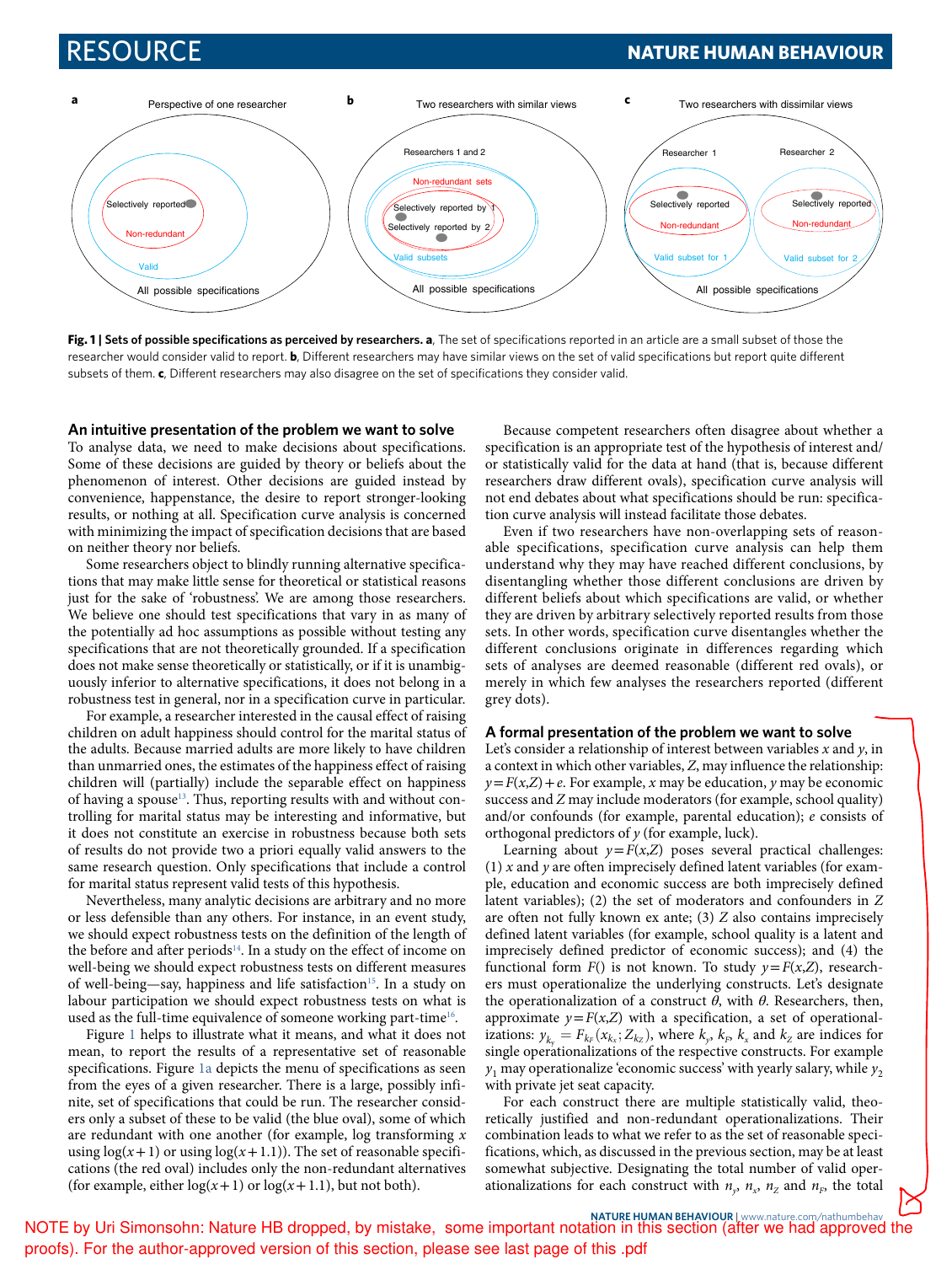

<span id="page-2-0"></span>**Fig. 2 | Descriptive specification curve.** Each dot in the top panel (green area) depicts the marginal effect, estimated at sample means, of a hurricane having a female rather than male name; the dots vertically aligned below (white area) indicate the analytical decisions behind those estimates. A total of 1,728 specifications were estimated; to facilitate visual inspection, the figure depicts the 50 highest and lowest point estimates and a random subset of 200 additional ones, but the inferential statistics for specification curve analysis include all 1,728 specifications. NS, not significant.

number of reasonable specifications available to study  $v = F(x, Z)$  is  $N \leq n_x \times n_y \times n_z \times n_F$ 

Let  $\Pi$  be this set of N reasonable specifications, and  $\pi$  be the subset of specifications reported in a paper. Thinking about  $\pi$  as a sample of Π makes it easier to understand the problem that specification curve analysis attempts to remedy.

By definition, any given  $y_{k_x} = F_{k_F}(x_{k_x}; Z_{k_z})$  is considered a valid proxy for  $y = F(x, Z)$  and therefore so is the full set of all such proxies: Π. A (1) large, (2) random and (3) independently drawn sample of Π would thus lead to a reasonable estimate of the model of interest:  $y = F(x,Z)$ . The problem is that  $\pi$ , the sample of specifications reported in a paper, has none of these three properties.

First, it is small, not large. Researchers report a few specifications in any given paper, providing a statistically noisy approximation. Second, it is a curated rather than a random sample. Researchers often choose which specifications to report knowing the results of these versus other specifications, after knowing how they, reviewers, and audience members respond to different results. Thus, *π* is chosen by a person seeking academic success, not by a random sampling procedure blind to the consequences of selecting one versus another specification to report.

Third, and least obvious, the specifications in *π* are not statistically independent. How much information is there in the fact that a result is obtained across ten rather than just three specifications? It depends on how statistically independent the alternative specifications are. In other words, it depends on how likely it is, under the null, that one specification in  $\pi$  will show an effect if another specification in *π* already does. Currently the statistical independence of robustness results is not considered, either formally or informally. Results are labelled as robust without considering how likely they are to coincide by chance alone.

Specification curve analysis addresses all three of these problems. First, it generates a much larger *π*, where hundreds or even thousands of specifications are reported. This increases statistical efficiency by reducing specification noise. It also makes transparent the existence of such noise, and allows readers to determine its nature (that is, which operationalization decisions are versus are not consequential). Second, specification curve analysis generates a *π* with fewer arbitrary inclusion decisions, and thus more closely approximates a random sample of Π. When using specification curve analysis we can more legitimately consider *π* as an approximation of  $y = F(x,Z)$ , though for the sampling to be even closer to random it would need to be performed by researchers who are blind to the consequence of choosing one versus another specification. Third, specification curve analysis allows statistical inference that takes into account the statistical dependence across alternative specifications in *π*.

The null hypothesis that the true effect of  $x$  on  $y$  is zero for all specifications is thus:  $H_0$ :  $\frac{d(F_{k_F})}{d(x_{k_X})}=0$ ,  $\forall$   $\pi_k$  in  $\Pi$ , where  $\pi_k$  indexes the valid operationalizations in Π. For example, considering the special (though quite general) case of a general additive model where  $F(x, Z)$  $=f_x(x) + f_z(z) + f_{xz}(xZ)$ , the null is  $H_0$ :  $\frac{d(f_{x_{kF}})}{d(x_{kF})}$  $\frac{\mathrm{d}(f_{x_{kF}})}{\mathrm{d}(x_{kx})} = \frac{\mathrm{d}(f_{xZ_{kF}})}{\mathrm{d}(x_{kx})}$  $\overline{d(x_{k_x})} = \overline{d(x_{k_x})}$  $= 0, \forall \pi_k$  in Π and  $\forall$  observable x.

## **Conducting specification curve analysis**

Specification curve analysis is carried out in three main steps: (1) define the set of reasonable specifications to estimate; (2) estimate all specifications and report the results in a descriptive specification curve; and (3) conduct joint statistical tests using an inferential specification curve.

We demonstrate these three steps by applying the specification curve to two published articles with publicly available raw data. One reports that hurricanes with more feminine names have caused more deaths<sup>[17](#page-6-14)</sup>. We selected this paper because it led to an intense debate about the proper way to analyse the underlying data<sup>17-[22](#page-6-15)</sup>, providing an opportunity to assess the extent to which specification curve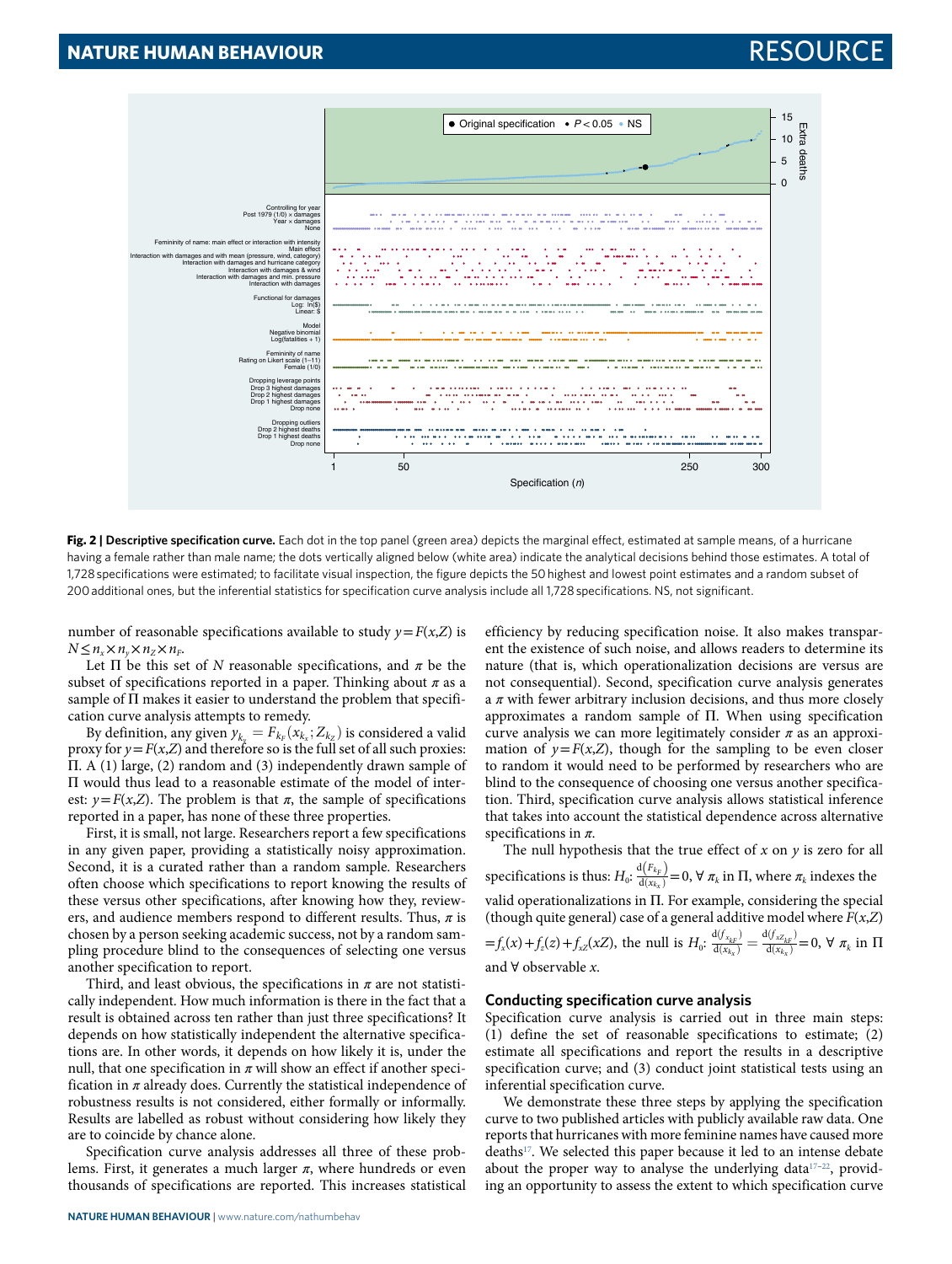<span id="page-3-0"></span>**Table 1 | original and alternative reasonable specifications used to test whether hurricanes with more feminine names were associated with more deaths**

| <b>Decision</b>                                        | Original<br>specifications                                                                    | <b>Alternative specifications</b>                                                                                                                                      |
|--------------------------------------------------------|-----------------------------------------------------------------------------------------------|------------------------------------------------------------------------------------------------------------------------------------------------------------------------|
| (1) Which storms to<br>analyse                         | Excluded two<br>outliers with the<br>most deaths                                              | Dropping fewer outliers<br>(zero or one); dropping<br>storms with extreme<br>values on a predictor<br>variable (for example,<br>hurricanes causing<br>extreme damages) |
| (2) Operationalizing<br>hurricane names'<br>femininity | Ratings of femininity<br>by coders (1-11<br>scale)                                            | Categorizing hurricane<br>names as male or female                                                                                                                      |
| (3) Operationalizing<br>hurricane<br>strength          | Property damages<br>in dollars; minimum<br>hurricane pressure                                 | Log of dollar damages,<br>hurricane wind speed.                                                                                                                        |
| $(4)$ Type of<br>regression model                      | Negative binomial<br>regression                                                               | Ordinary least squares<br>with $log(deaths + 1)$ as the<br>dependent variable                                                                                          |
| (5) Functional form<br>for femininity                  | Assessed whether<br>the interaction of<br>femininity with<br>damages was greater<br>than zero | Main effect of femininity;<br>interacting femininity<br>with other hurricane<br>characteristics (for<br>example, wind or category)<br>rather than damages              |

analysis could inform such debates. The second article reports a field experiment examining racial discrimination in the job market $23$ . We selected this highly cited article because it allowed us to showcase the range of inferences that specification curves can support. We discuss in detail each of the three steps for specification curve analysis with the first example, and then apply them to the second.

Both of these examples involve a key predictor that is orthogonal to all others. In a later section we explain how to conduct inference in specification curve analysis when this is not the case (for example, when data do not originate in an experiment).

**Step 1: Identify the set of specifications.** The set of reasonable specifications can be generated by (1) enumerating all of the data analytic decisions necessary to map the scientific hypothesis or construct of interest onto a statistical hypothesis; (2) enumerating all the reasonable alternative ways a researcher may make those decisions; and (3) generating the exhaustive combination of decisions, eliminating combinations that are invalid or redundant. If the resulting set is too large, then in the next step (estimation) one can randomly draw from them to create specification curves.

To illustrate, in the hurricanes study $17$  the underlying hypothesis was that hurricanes with more feminine names cause more deaths because they are perceived as less threatening, leading people to engage in fewer precautionary measures.

As shown in Table [1,](#page-3-0) we identified five major data analytic decisions required to test this hypothesis, including which storms to analyse, how to operationalize hurricanes' femininity, how to operationalize the severity of the hurricane, which regression model to use and which functional form to assume for the effect of hurricane name. Although the authors' specification decisions appear reasonable to us, there are many more alternatives that are just as reasonable. The combination of all operationalizations we considered valid and non-redundant makes up our red oval, a set of 1,728 reasonable specifications (see Supplementary Note 1 for details).

**Step 2: Estimate and describe results.** The descriptive specification curve serves two functions: displaying the distribution of estimates that are obtained through alternative reasonable specifications, and identifying which analytical decisions are the most consequential. When the set of reasonable specifications is too large to be estimated in full, a practical solution is to estimate a random subset of, say, a few thousand specifications.

Figure [2](#page-2-0) shows the descriptive specification curve for the hurricanes example. The top panel depicts estimated effect size, in additional fatalities, of a hurricane having a feminine rather than masculine name. The figure shows that the majority of specifications lead to estimates of the sign predicted by the original authors (feminine hurricanes produce more deaths), though a very small minority of all estimates is statistically significant  $(P< 0.05)$ . The point estimates range from −1 to +12 additional deaths. To make comparable point estimates for the continuous and discrete measures of femininity, we compute the average value of the former for the two possible values of the latter, and compute as the effect size the difference in predicted deaths for both values. Estimates are marginal effects computed at sample means.

The bottom panel of the figure tells us which analytic decisions produce different estimates. For example, we can see that obtaining a negative point estimate requires a fairly idiosyncratic combination of operationalizations: (1) not taking into account the year of the storm, (2) operationalizing the severity of the storm by the log of damages, (3) conducting an ordinary least squares regression, and so on. A researcher motivated to show a negative point estimate would be able to report 20 different specifications that do so, but the specification curve shows that a negative point estimate is atypical.

Following the publication of the hurricanes paper, the journal Proceedings of the National Academy of Sciences (PNAS) published four letters/critiques proposing alternative specifications under which the impact of hurricane name on fatalities disappears<sup>[18](#page-6-17)-21</sup>. In particular, the critiques argued that outlier observations with  $>100$  deaths should be excluded<sup>[19](#page-6-19),[21](#page-6-18)</sup>, that the regression should include an interaction between intensity of the hurricane and dol-lar damages as a predictor<sup>[18](#page-6-17)</sup>, and that dollar damages should not be included as a predictor at all<sup>[20](#page-6-20)</sup>.

Returning to Fig. [1,](#page-1-0) this appears to be a panel c situation. Original authors and critics disagree on which set of valid specifications to run. The specification curve results from Fig. [2](#page-2-0) show that, while such disagreements may be legitimate and profound, we do not need to address them to determine what to make of the hurricane data. In particular, the figure shows that even keeping the same set of observations as the original study and treating damages in the same way as in the original, it is the case that modifying virtually any arbitrary analytical decision renders the original effect non-significant. Readers need not take a position on whether it does or does not make sense to include a damages × pressure interaction in the model to determine whether the original findings are robust.

When the number of specifications is large, a descriptive specification curve may be too dense for visual identification of patterns of interest; in Supplementary Note 5 (Supplementary Figs. 8–10) we propose a few alternative visualizations.

Figure [2](#page-2-0) shows that PNAS could have published nearly 1,700 letters showing individual specifications that make the effect disappear (without deviating from the original red oval). It also could have published 37 responses with individual specifications showing the robustness of the findings. It would have been better to publish a single specification curve in the original paper. Visually inspecting Fig. [2,](#page-2-0) we learn not only about the variability of the point estimate across specifications but also about which operationalizations are consequential. For example, we learn that (1) only by logging both damages and fatalities and dropping the two outliers does a sign reversal arise; (2) the treatment of outliers is consequential but the definition of hurricane severity less so; (3) effects become larger as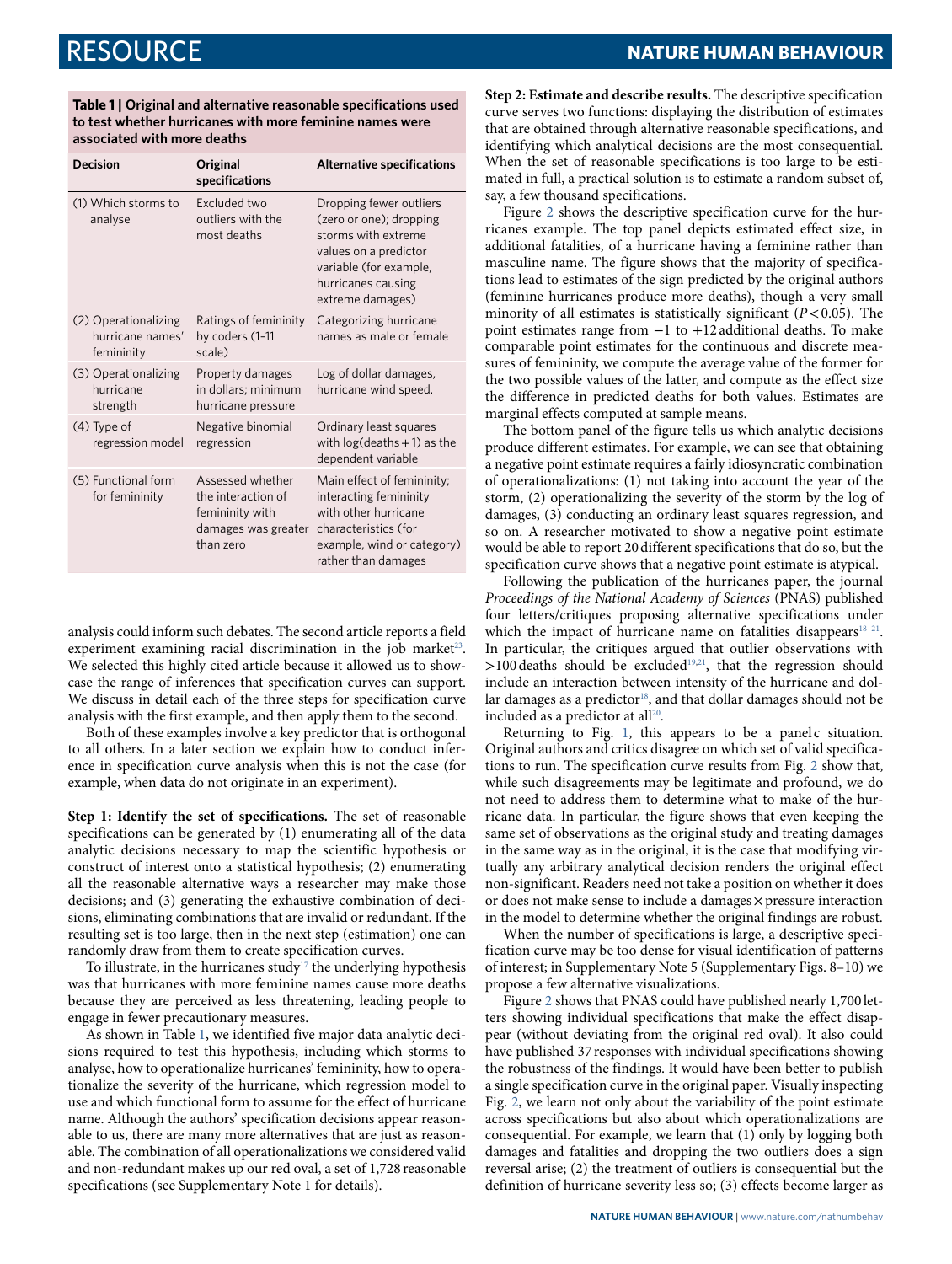## **NATURE HUMAN BEHAVIOUR** RESOURCE



<span id="page-4-0"></span>**Fig. 3 | observed and expected under-the-null specification curves for the hurricanes and racial discrimination studies.** Observed and expected under-the-null specification curves for the hurricanes and racial discrimination studies. The expected curves are based on 500shuffled samples where the key predictor in each dataset (hurricane and applicant name, respectively) is shuffled. All specifications are estimated on each shuffled sample (1,728specifications for hurricanes study, 90 for racial discrimination). The resulting estimates for each shuffled dataset are ranked from smallest to largest. The dashed lines depict the 2.5th, 50th and 97.5th percentiles for each of these ranked estimates (for example, the median smallest estimate, the median second smallest estimate and so on). Specification curves under the null are typically not symmetric around zero (see Main text). Blue dots depict the specification curve for the observed data.

outliers are retained; and (4) the negative binomial gives systematically larger results than  $log(deaths + 1)$ .

## **inference with specification curve analysis**

The third step of specification curve analysis involves statistical inference, answering the question: considering the full set of reasonable specifications jointly, how inconsistent are the results with the null hypothesis of no effect?

The null hypothesis is that effect of x on y, in  $y = F(x,Z)$ , is zero. Implementing the testing of this null requires a test statistic, a single scalar on which we can measure the extremity of the data, the results of all  $y_{k_y} = F_{k_F}(x_{k_x}; Z_{k_z})$  specifications in  $\pi$ , given the null hypothesis. We propose three test statistics for specification curve analysis. The first consists of obtaining the median effect estimated across all specifications, and then testing whether this median estimated effect is more extreme than would be expected if all specifications had a true effect of zero.

The second test statistic consists of the share of specifications that obtain a statistically significant effect in the predicted direction, testing whether such share is more extreme (higher) than would be expected if all specifications had an effect of zero. The third test statistic is similar to the second, but rather than discretizing each P value into a significant versus non-significant dichotomous variable, and counting them, it aggregates all of them in a continuous fashion, by averaging the Z value associated with each (for example,  $Z= 1.96$  for  $P= 0.05$ ), as in Stouffer's method, and testing whether the average Z value across all specifications is more extreme than would be expected if the true effect were zero in all specifications. The third test statistic bypasses arbitrary discretization and is thus preferable from a statistical efficiency perspective, but the count of statistically significant specification results is a more intuitive metric that answers a question readers are more likely to ask. Rather than choosing between a simpler and a more statistically efficient result, we propose reporting both.

We do not believe it is possible to generate the distributions for any of these test statistics under-the-null analytically (that is, with statistical formulas), because the specifications are neither statistically independent nor part of a single model. Fortunately, it is simple to generate such distributions by relying on resampling under-the-null. This involves modifying the observed data so that the null hypothesis is known to be true, and then drawing random samples of the modified data. The test statistic of interest is then computed on each of those samples. The resulting distribution is the estimated distribution of the test statistic under the null<sup>[24](#page-6-21)-28</sup>.

The implementation of under-the-null resampling is more intuitive for experiments than for non-experiments, where covariates are possibly correlated with the predictor of interest. The two examples in this paper involve experiments and we thus explain resampling for experiments in this section. Resampling for observational data is discussed in more detail in in Supplementary Notes 1–5.

Because specification curve analysis relies on resampling for inference, it will be generally robust to assumption violations of the underlying specifications. For instance, if due to a violated assumption, some specifications have inflated false-positive rates—for example, exhibiting a 14% chance of obtaining  $P < 0.05$  when the null is true, instead of the nominal 5%, by relying on resampling-based inference—the false-positive rate will be corrected and returned to 5%. In Supplementary Note 4 we provide a demonstration: a specification curve that combines a series of Poisson regressions, each with an inflated false-positive rate (>40%), obtains—overall—the nominal 5% false-positive rate for the specification curve that combines them all.

## **example 1: inference in the hurricanes paper**

Resampling experimental data under the null is simple and intuitive, as it involves shuffling the column(s) with the randomly assigned variable(s)<sup>[29–](#page-6-23)[32](#page-6-24)</sup>. In the case of the hurricanes paper, one shuffles the hurricane's name. The shuffled datasets maintain all the other features of the original (for example, collinearity, time trends, skewness and so on) except that we now know there is no link between (shuffled) names and fatalities; the null is true by construction. For each shuffled dataset we estimate all 1,728 specifications. Repeating this exercise many times gives us the distribution of specification curves under the null. The only assumption behind this test is exchangeability<sup>[31](#page-6-25)[,32](#page-6-24)</sup>, that any hurricane could have received any name. The resulting P values are hence 'exact', not dependent on distributional assumptions.

Sign: because many of the different specifications are similar to each other (for example, the same analysis conducted with an outlier included versus excluded), the results obtained from different specifications are not independent. Therefore, even with shuffled datasets we do not expect half the estimates to be positive and half negative on any given shuffled dataset; rather, we would expect most specifications to be of the same sign. In the extreme case, if all specifications were identical to one another, all results for any given data would be identical and thus in each shuffled dataset 100% of results would be positive or 100% negative.

To capture this lack of independence graphically, we refer to the sign of the majority of estimates for a given dataset as the 'dominant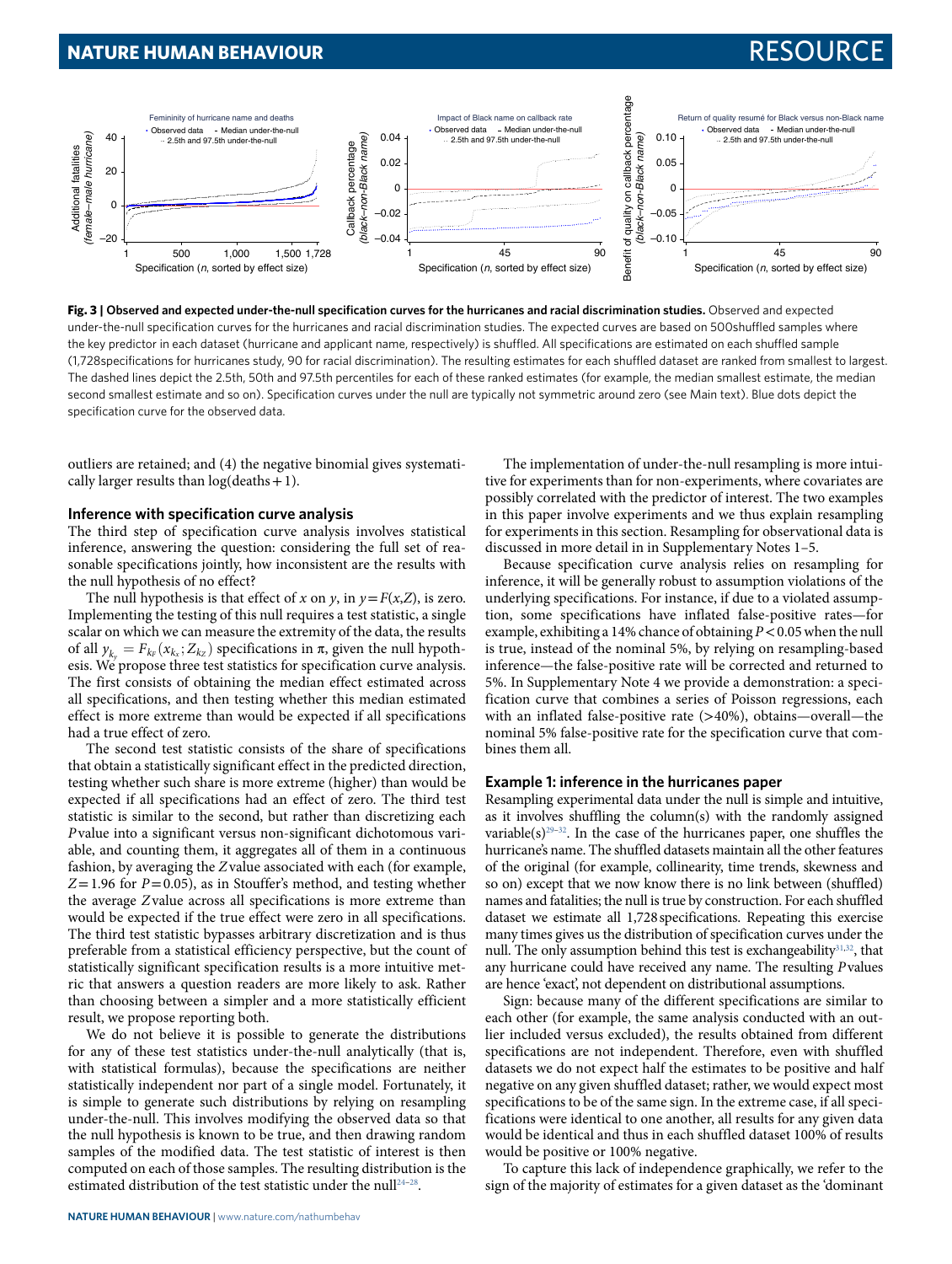| <b>NATURE HUMAN BEHAVIOUR</b> |
|-------------------------------|
|-------------------------------|

|                                                             | two examples                                    |                                                      |                                                                         |  |  |
|-------------------------------------------------------------|-------------------------------------------------|------------------------------------------------------|-------------------------------------------------------------------------|--|--|
|                                                             | Test statistic used                             | Observed result                                      | P value (% of shuffled<br>samples with results as, or<br>more, extreme) |  |  |
|                                                             | <b>Example 1: Female hurriance names</b>        |                                                      |                                                                         |  |  |
|                                                             | size                                            | (1) Median effect 1.56 additional deaths $P = 0.536$ |                                                                         |  |  |
|                                                             | (2) Share of<br>significant results             | 37 of 1,728<br>specifications                        | $P = 0.850$                                                             |  |  |
|                                                             | values                                          | (3) Aggregate all P Stouffer $Z = 28.47$             | $P = 0.512$                                                             |  |  |
|                                                             | Example 2a: Black names receive fewer callbacks |                                                      |                                                                         |  |  |
|                                                             | (1) Median effect<br>size                       | 3.1 pp fewer calls                                   | P < 0.002                                                               |  |  |
|                                                             | (2) Share of<br>significant results             | 85 of 90<br>specifications                           | P < 0.002                                                               |  |  |
|                                                             | (3) Aggregate all P<br>values                   | Stouffer $Z = 35.71$                                 | P < 0.002                                                               |  |  |
| Example 2b: Black names benefit less from higher quality CV |                                                 |                                                      |                                                                         |  |  |
|                                                             | (1) Median effect<br>size                       | 2.0 pp smaller benefit $P = 0.162$                   |                                                                         |  |  |

<span id="page-5-0"></span>**Table 2 | Joint tests for inferential specification curves in the** 

significant results (3) Aggregate all *P*

(2) Share of

values

Each overall *P* value is computed by the proportion of shuffled samples leading to a test statistic at least as extreme as in the observed sample. For *P* value calculations, we divide by two the proportion of shuffled samples, resulting in a test statistic of the exact same value as that in the observed data[34](#page-6-27). When no shuffled sample is as extreme as the observed, we report *P*< 0.002 because our estimate is that it is less frequent than 1 out of the 500 samples we collected. However, estimates as small as that are more susceptible to random simulation error. Stouffer's *Z* is computed by converting each *P* value to a *Z*-score (normal deviate) and then computing a weighted average, where the weight is 1 divided by the square root of the number of tests. The *P* value associated with this is also obtained via resampling, rather than from the normal distribution, to take into account the lack of independence across specifications (which is why *Z*= 9.22 (last row in Table [2](#page-5-0)) has a non-significant *P* value). pp, percentage points.

Stouffer  $Z = 9.22$   $P = 0.126$ 

*P* = 0.032

13 of 90 specifications

sign' and we plot results as having the dominant or non-dominant sign rather than a positive or negative sign. This allows visual capture of how similar estimates of a given dataset are expected to be across specifications. This constitutes a two-sided test where 80% of specifications—say, having the same sign—is treated as an equally extreme outcome regardless of whether it is 80% positive or 80% negative.

Results for hurricanes study: Figure [3a](#page-4-0) contrasts the specification curves from 500 shuffled samples with that from the observed hurricane data. The observed curve from the real data is quite similar to that obtained from the shuffled datasets—that is, we observe what is expected when the null of no effect is true. Table [2](#page-5-0) reports the results of the three proposed test statistics for statistical inference: (1) median effect size, (2) share of results that are significant and (3) the average Z-score transformation of each P value (Stouffer's method).

For example, in the observed hurricane data, 37 of the 1,728 specifications are statistically significant in the predicted direction. Among the 500 shuffled samples, 425 have at least 37 significant effects in the same direction, leading to a P value for this joint test of  $P = 425/500 = 0.85$ .

**Example 2: discrimination in an audit study.** Having gone through the three steps for carrying out specification curve analysis with our first example, we move on to our second example[23](#page-6-16), a field experiment in which researchers used fictitious resumés to apply for real jobs using randomly assigned names that were distinctively Black (for example, Jamal or Lakisha) or not (for example, Greg or Emily).

The authors of this article arrived at two key conclusions: applicants with distinctively Black names (1) were less likely to be called back and (2) benefited less from having a higher-quality resumé. We conducted specification curve analysis for both of these findings. For ease of exposition, we considered the same set of specifications for both, although they more naturally apply to finding (2). In particular, we considered two alternative regression models (ordinary least squares versus probit), three alternative samples (men and women, only men, and only women), and 15 alternative definitions of resumé quality. These resulted in a set of 90 reasonable specifications. We justify this set of specifications and report the descriptive specification curves in Supplementary Notes 2 and 3, respectively.

Figure [3b,c](#page-4-0) shows the inferential specification curve results for these findings. Starting with the core finding that distinctively Black names had lower callback rates (Fig. [3c\)](#page-4-0), we see that the entire observed specification curve falls outside the 95% confidence interval around the null. In Table [2](#page-5-0) we see that the null hypothesis is formally rejected.

The robustness of the second finding, that resumés with distinctively Black names benefitted less from higher quality, is less clear. The observed specification curve never crosses the 95% confidence interval (Fig. [3b](#page-4-0)), and only one of the joint tests is significant at the 5% level.

## **inference with non-experimental data**

To force the null on non-experimental data, we propose the follow-ing procedure, which is nearly equivalent to that of Flachaire<sup>[33](#page-6-26)</sup>. For each specification one first estimates the model with the observed data—say, estimating the parameters a, b and c in  $y = a + bx + cz + e$ . Then one forces the null on the data by creating a new dependent variable,  $y^*$ , that subtracts the estimated effect of x on y—that is,  $y^* = y - bx$ , where  $\hat{b}$  is the sample estimate of b. With  $y^*$  we now have a model where the null is true—that is, we have  $y^* = a + b^*x + cz + e$ , where we know that  $b^* = 0$ .

To generate a distribution of expected results, the sampling distribution of  $\ddot{b}$  under the null, one samples with replacement rows of data by using  $y^*$  rather than y as the dependent variable. Each resample has the same sample size as the original. The resulting distribution of  $\ddot{b}$  across the resamples is used to assess the extremity of the observed  $\hat{b}$  if the null were true. Applying this approach to specification curve analysis leads to the following six steps:

- (1) Estimate all K specifications with the observed data,  $y_{k_y} = F_{k_{E_x}}(x_{k_x}; Z_{k_z})$ . These will result in K different point es $y_{k_y} = Y_{k_x} (x_{k_x}, z_{k_z})$ . These with result in A university point is<br>timates:  $b_k$ . with  $k = 1...K$ . Note that  $y_{k_y}$  may be the same for more than one specification, even for all  $K$  of them, if the operationalization of the dependent variable is not varied across specifications.
- (2) Generate  $K$  different dependent variables under the null,  $y_k^* = y_k - \hat{b}_k \times x_k$ . Even if there are fewer than K different  $y_k$ , there will be K different  $y^*_{k}$  because  $\hat{b}_k$  is different across specifications and thus so is  $y^*_{k}$ . So now every row of data has the x values and  $K$  different  $y^*$  values.
- (3) Draw at random, and with replacement, N rows from this matrix, using the same drawn rows of data for all K specifications.
- (4) Estimate the K specifications on the drawn data.
- (5) Repeat steps 3 and 4 a large number of times (for example, 500 or 1,000).
- (6) For each bootstrapped sample we now have K estimates, one for each specification. Compute what percentage of the resampled specification curves (for example, of the 500 resamples) exhibits an overall test statistic (for example, median effect size) that is at least as extreme as that observed in the real data.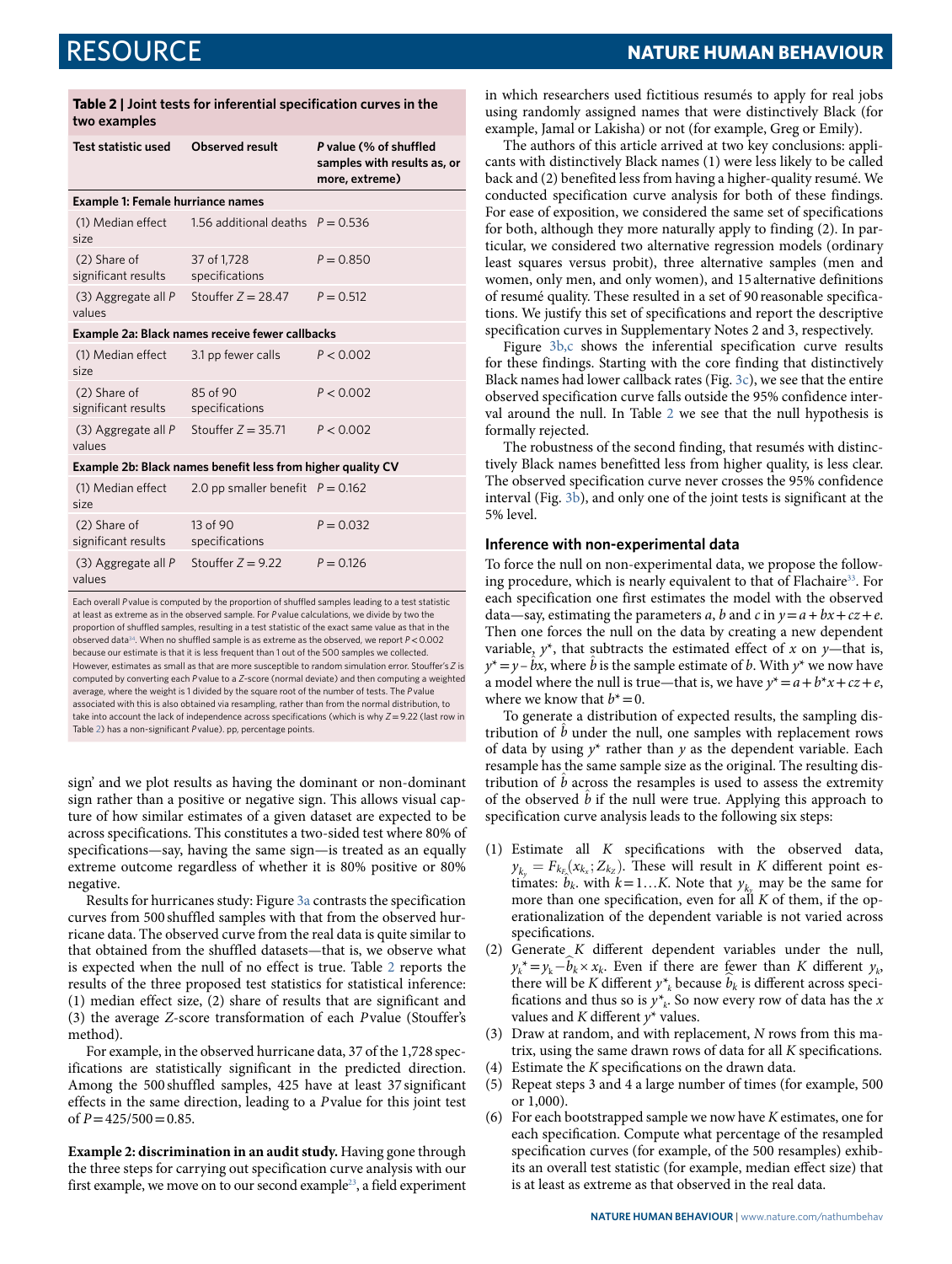## **NATURE HUMAN BEHAVIOUR RESOURCE AND RESOURCE AND RESOURCE AND RESOURCE AND RESOURCE**

## **Discussion**

Specification curve analysis provides a (partial) solution to the problem of selectively reported results. Readers expecting a judgement-free solution, one where researchers' viewpoints do not influence the conclusions, will be disappointed by this (and any other) solution. Only an expert, not an algorithm, can identify the set of theoretically justified and statistically valid analyses that could be performed and different experts will arrive at different such sets, and hence different specification curves (see Fig. [1\)](#page-1-0). The goal to eliminate subjectivity is unattainable (and not, in our view, desirable).

Specification curve analysis has several limitations. First, as identified by the review team, its default inferential analysis gives equal weight to all included specifications. While all included specifications should be theoretically justified, statistically valid and non-redundant, researchers may nevertheless consider some specifications superior to others and that some should be given greater weight than others. This limitation can be addressed in principle. If desired weights were identified, one could easily modify the three test statistics we propose—(1) median effect across specifications, (2) share of significant effects and (3) aggregated overall P value (using the Stouffer method)—by instead computing (1) a weighted median, (2) a weighted proportion of significant effects and (3) a weighted Stouffer test. In practice, we believe it is generally difficult to identify meaningful numerical weights to give each specification.

The second limitation of specification curve analysis is that it cannot realistically include all valid analyses that even a given researcher might be in favour of running, in part because that number can be too large to estimate in full and in part because a researcher may not immediately think of all the analyses they would consider valid to run. Second, because specification curve analysis merely reduces and does not eliminate ambiguity, researchers, as motivated thinkers, will still be inclined to report results that do versus do not further their goals or satisfy expectations. We believe that specification curve analysis will reduce, but not eliminate, this problem.

**Reporting Summary.** Further information on research design is available in the Nature Research Reporting Summary linked to this article.

## **Data availability**

The datasets used for both demonstrations have been deposited at OSF: <https://osf.io/9rvps/>

### **Code availability**

The code used to generate all figures and calculations, including those in the Supplementary information, has been deposited at OSF: <https://osf.io/9rvps/>

Received: 14 December 2018; Accepted: 9 June 2020; Published online: 27 July 2020

## **references**

- <span id="page-6-0"></span> 1. Leamer, E. E. Let's take the con out of econometrics. Am. Econ. Rev. **73**, 31-43 (1983).
- 2. Ioannidis, J. P. A. Why most published research findings are false. PLoS Med. **2**, 696–701 (2005).
- 3. Simmons, J. P., Nelson, L. D. & Simonsohn, U. False-positive psychology: undisclosed flexibility in data collection and analysis allows presenting anything as significant. Psychol. Sci. **22**, 1359–1366 (2011).
- <span id="page-6-1"></span> 4. Glaeser, E. L. Researcher incentives and empirical methods. NBER Technical Working Paper Series <https://doi.org/10.3386/t0329> (2006).
- <span id="page-6-2"></span>Efron, B. Estimation and accuracy after model selection. J. Am. Stat. Assoc. **109**, 991–1007 (2014).
- <span id="page-6-3"></span> 6. White, H. A reality check for data snooping. Econometrica **68**, 1097–1126 (2000).
- <span id="page-6-4"></span> 7. Athey, S. & Imbens, G. A measure of robustness to misspecification. Am. Econ. Rev. **105**, 476–480 (2015).
- <span id="page-6-5"></span> 8. Sala-i-Martin, X. X. I just ran two million regressions. Am. Econ. Rev. **87**, 178–183 (1997).
- <span id="page-6-6"></span> 9. Muñoz, J. & Young, C. We ran 9 billion regressions: eliminating false positives through computational model robustness. Sociol. Methodol. **48**,  $1-33(2018)$ .
- <span id="page-6-7"></span> 10. Young, C. & Holsteen, K. Model uncertainty and robustness: a computational framework for multimodel analysis. Sociol. Methods Res. **46**, 3–40 (2017).
- <span id="page-6-8"></span> 11. Miguel, E. et al. Promoting transparency in social science research. Science **343**, 30–31 (2014).
- <span id="page-6-9"></span>12. Moore, D. A. Preregister if you want to. Am. Psychol. **71**, 238–239 (2016).
- <span id="page-6-10"></span> 13. Bhargava, S., Kassam, K. S. & Loewenstein, G. A reassessment of the defense of parenthood. Psychol. Sci. **25**, 299–302 (2014).
- <span id="page-6-11"></span> 14. DellaVigna, S. & Malmendier, U. Paying not to go to the gym. Am. Econ. Rev. **96**, 694–719 (2006).
- <span id="page-6-12"></span> 15. Stevenson, B. & Wolfers, J. Economic growth and subjective well-being: reassessing the Easterlin Paradox. Brookings Pap. Econ. Act. **2008**, 1–87 (2008).
- <span id="page-6-13"></span> 16. Card, D. & Krueger, A. B. Minimum wages and employment: a case study of the fast-food industry in New Jersey and Pennsylvania. Am. Econ. Rev. **84**, 772–793 (1994).
- <span id="page-6-14"></span> 17. Jung, K., Shavitt, S., Viswanathan, M. & Hilbe, J. M. Female hurricanes are deadlier than male hurricanes. Proc. Natl Acad. Sci. USA **111**, 8782–8787 (2014).
- <span id="page-6-17"></span> 18. Malter, D. Female hurricanes are not deadlier than male hurricanes. Proc. Natl Acad. Sci. USA **111**, E3496 (2014).
- <span id="page-6-19"></span> 19. Maley, S. Statistics show no evidence of gender bias in the public's hurricane preparedness. Proc. Natl Acad. Sci. USA **111**, E3834 (2014).
- <span id="page-6-20"></span> 20. Bakkensen, L. & Larson, W. Population matters when modeling hurricane fatalities. Proc. Natl Acad. Sci. USA **111**, E5331 (2014).
- <span id="page-6-18"></span> 21. Christensen, B. & Christensen, S. Are female hurricanes really deadlier than male hurricanes? Proc. Natl Acad. Sci. USA **111**, E3497–E3498 (2014).
- <span id="page-6-15"></span> 22. Jung, K., Shavitt, S., Viswanathan, M. & Hilbe, J. M. Reply to Christensen and Christensen and to Malter: pitfalls of erroneous analyses of hurricanes names. Proc. Natl Acad. Sci. USA **111**, E3499–E3500 (2014).
- <span id="page-6-16"></span> 23. Bertrand, M. & Mullainathan, S. Are Emily and Greg more employable than Lakisha and Jamal? A field experiment on labor market discrimination. Am. Econ. Rev. **94**, 991–1013 (2004).
- <span id="page-6-21"></span> 24. Boos, D. D. Introduction to the bootstrap world. Stat. Sci. **18**, 168–174 (2003).
- 25. Bickel, P. J. & Ren, J.-J. The bootstrap in hypothesis testing. Proj. Euclid **36**, 91–112 (2001).
- 26. MacKinnon, J. G. in Handbook of Computational Econometrics (eds Belsley, D. A. & Kontoghiorghes, E. J.) 183–213 (Wiley, 2009).
- 27. Paparoditis, E. & Politis, D. N. Bootstrap hypothesis testing in regression models. Stat. Probab. Lett. **74**, 356–365 (2005).
- <span id="page-6-22"></span> 28. Romano, J. P. Bootstrap and randomization tests of some nonparametric hypotheses. Ann. P Stat. **17**, 141–159 (1989).
- <span id="page-6-23"></span> 29. Pitman, E. J. G. Significance tests which may be applied to samples from any populations. J. R. Stat. Soc. **4**, 119–130 (1937).
- 30. Fisher, R. A. The Design of Experiments (Oliver and Boyd, 1935).
- <span id="page-6-25"></span> 31. Pesarin, F. & Salmaso, L. Permutation Tests for Complex Data: Theory, Applications and Software (John Wiley & Sons, 2010).
- <span id="page-6-24"></span> 32. Ernst, M. D. Permutation methods: a basis for exact inference. Stat. Sci. **19**, 676–685 (2004).
- <span id="page-6-26"></span>33. Flachaire, E. A better way to bootstrap pairs. Econ. Lett. **64**, 257–262 (1999).
- <span id="page-6-27"></span> 34. Lancaster, H. Significance tests in discrete distributions. J. Am. Stat. Assoc. **56**, 223–234 (1961).

### **acknowledgements**

The authors received no specific funding for this work.

## **author contributions**

U.S., J.P.S. and L.D.N. jointly developed the ideas surrounding specification curve analysis and wrote the manuscript. U.S. developed and implemented the inferential approach to specification curve analysis and conducted all analyses.

### **Competing interests**

The authors declare no competing interests.

## **additional information**

**Supplementary information** is available for this paper at [https://doi.org/10.1038/](https://doi.org/10.1038/s41562-020-0912-z) [s41562-020-0912-z.](https://doi.org/10.1038/s41562-020-0912-z)

**Correspondence and requests for materials** should be addressed to U.S.

**Peer review information** Primary handling editor: Stavroula Kousta

**Reprints and permissions information** is available at [www.nature.com/reprints](http://www.nature.com/reprints).

**Publisher's note** Springer Nature remains neutral with regard to jurisdictional claims in published maps and institutional affiliations.

© The Author(s), under exclusive licence to Springer Nature Limited 2020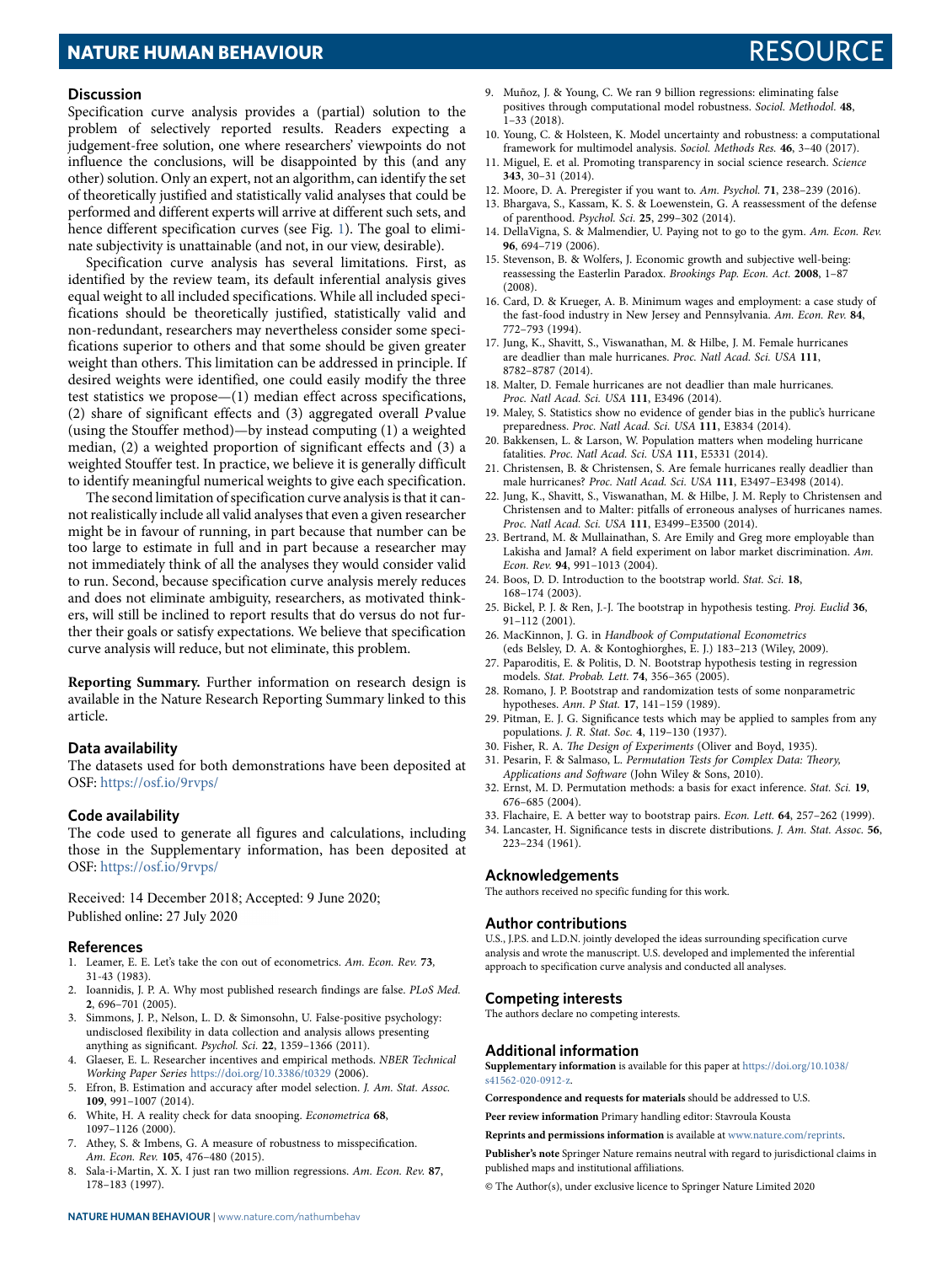## **A formal presentation of the problem we want to solve**

 Let's consider a relationship of interest between variables x and y, in a context in which other variables, Z, may influence the relationship;  $y = F(x, Z) + e$ . For example, x may be education, y may be economic success, and Z may include moderators (e.g., school quality) and/or confounds (e.g., parental education). e consists of orthogonal predictors of y (e.g., luck).

Learning about  $y = F(x, Z)$  poses several practical challenges: (i) x and y are often imprecisely defined latent variables (e.g., education and economic success are both imprecisely defined latent variables), (ii) the set of moderators and confounders in Z are often not fully known ex-ante, (iii) Z also contains imprecisely defined latent variables (e.g., school quality is a latent and not precisely defined predictor of economic success), and (iv) the functional form F() is not known. To study  $y = F(x, Z)$  researchers must operationalize the underlying constructs. Let's designate the operationalization of a construct  $\theta$ , with  $\ddot{\theta}$ . Researchers, then, approximate y=F(x,Z) with a specification, a set of operationalizations:  $\vec{y}_{k_y} = \vec{F}_{k_F}(\vec{x}_{k_x}; \vec{Z}_{k_z})$ , where  $k_y$ ,  $k_F$ ,  $k_x$ , and kz are indices for single operationalizations of the respective constructs. For example  $\vec{y}_1$  may operationalize 'economic success' with yearly salary, while  $\overline{y}_2$  with private jet seat capacity.

For each construct there are multiple statistically valid, theoretically justified, and nonredundant operationalizations. Their combination leads to what we refer to as the set of reasonable specifications, which, as discussed in the previous section, may be at least somewhat subjective. Designating the total number of valid operationalizations for each construct with  $n_y$ ,  $n_x$ , nz and n<sub>F</sub>, the total number of reasonable specifications available to study y=F(x,Z) is  $N \leq n_x * n_y * n_z * n_F$ .

Let  $\Pi$  be this set of N reasonable specifications, and  $\pi$  be the subset of specifications reported in a paper. Thinking about π as a sample of  $\Pi$  makes it easier to understand the problem Specification Curve analysis attempts to remedy.

By definition, any given  $\overline{y}_{k_y} = \overline{F}_{k_F}(\overline{x}_{k_x};\overline{Z}_{k_z})$  is considered a valid proxy for y=F(x,Z) and therefore so is the full set of all such proxies: Π. A (i) large, (ii) random, and (iii) independently drawn sample of  $\Pi$  would thus lead to a reasonable estimate of the model of interest:  $y = F(x, Z)$ . The problem is that  $\pi$ , the sample of specifications reported in a paper, has none of these three properties.

First, it is small, not large. Researchers report a few specifications in any given paper, providing a statistically noisy approximation. Second, it is a curated rather than a random sample. Researchers often choose which specifications to report after knowing the results of these vs other specifications, after knowing how they, reviewers, and audience members respond to different results. Thus,  $\pi$  is chosen by a person seeking academic success, not by a random sampling procedure blind to the consequences of selecting one vs. another specification to report.

Third, and least obvious, the specifications in  $\pi$  are not statistically independent. How much information is there in the fact that a result is obtained across ten rather than just three specifications? It depends on how statistically independent the alternative specifications are. In other words, it depends on how likely it is, under the null, that one specification in  $\pi$  will show an effect if another specification in  $\pi$  already does. Currently the statistical independence of robustness results is not considered, neither formally nor informally. Results are labeled as robust without considering how likely the results are to coincide by chance alone.

 Specification Curve analysis addresses all three of these problems. First, it generates a much larger  $\pi$ , where 100s or even 1000s of specifications are reported. This increases statistical efficiency by reducing specification noise. It also makes transparent the existence of such noise,